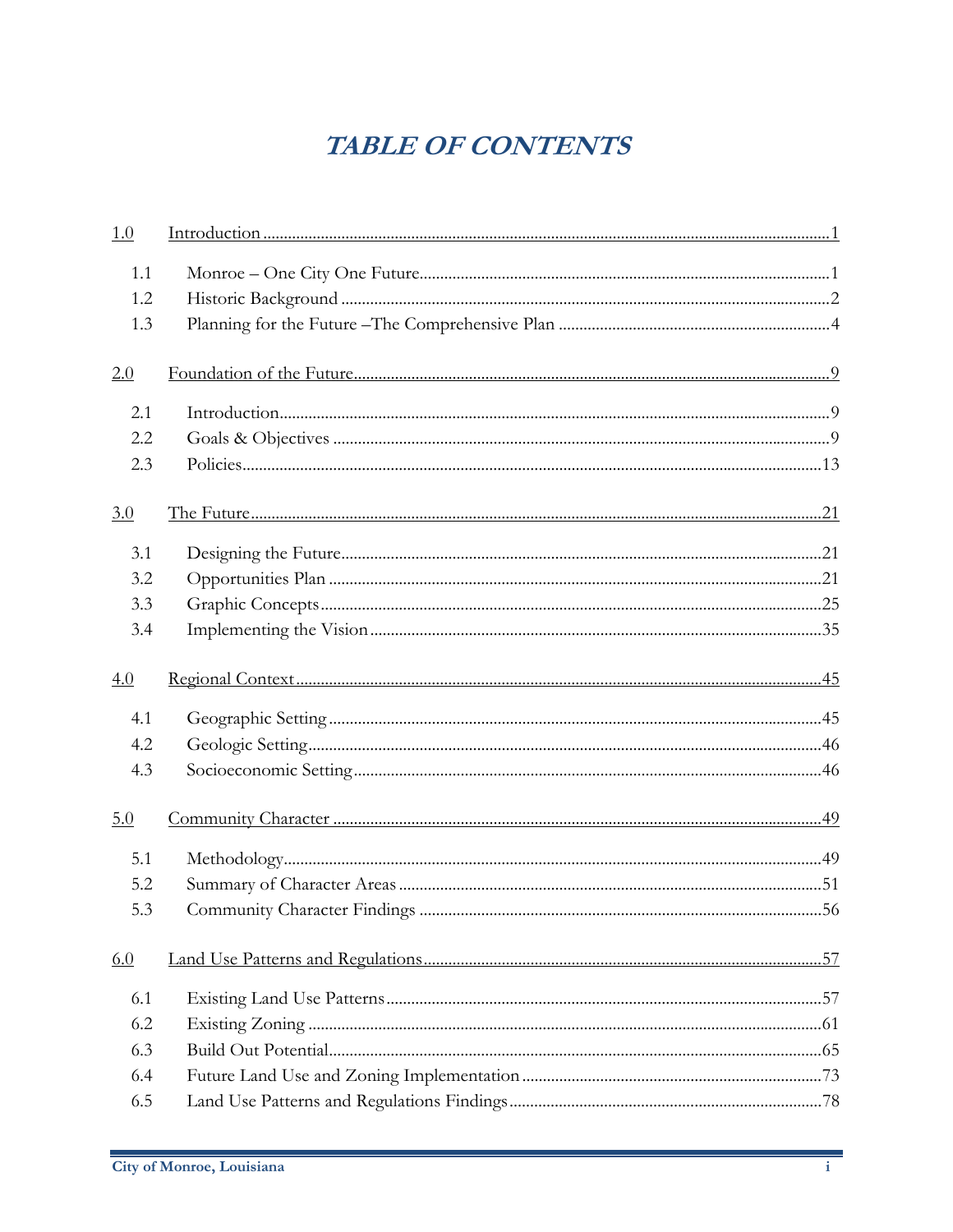| 7.0  |  |
|------|--|
| 7.1  |  |
| 7.2  |  |
| 7.3  |  |
| 7.4  |  |
| 7.5  |  |
| 7.6  |  |
| 7.7  |  |
| 7.8  |  |
| 8.0  |  |
| 8.1  |  |
| 8.2  |  |
| 8.3  |  |
| 8.4  |  |
| 8.5  |  |
| 9.0  |  |
| 9.1  |  |
| 9.2  |  |
| 9.3  |  |
| 9.4  |  |
| 9.5  |  |
| 9.6  |  |
| 9.7  |  |
| 9.8  |  |
| 10.0 |  |
| 10.1 |  |
| 10.2 |  |
| 10.3 |  |
| 10.4 |  |
| 10.5 |  |
| 10.6 |  |
| 10.7 |  |
| 10.8 |  |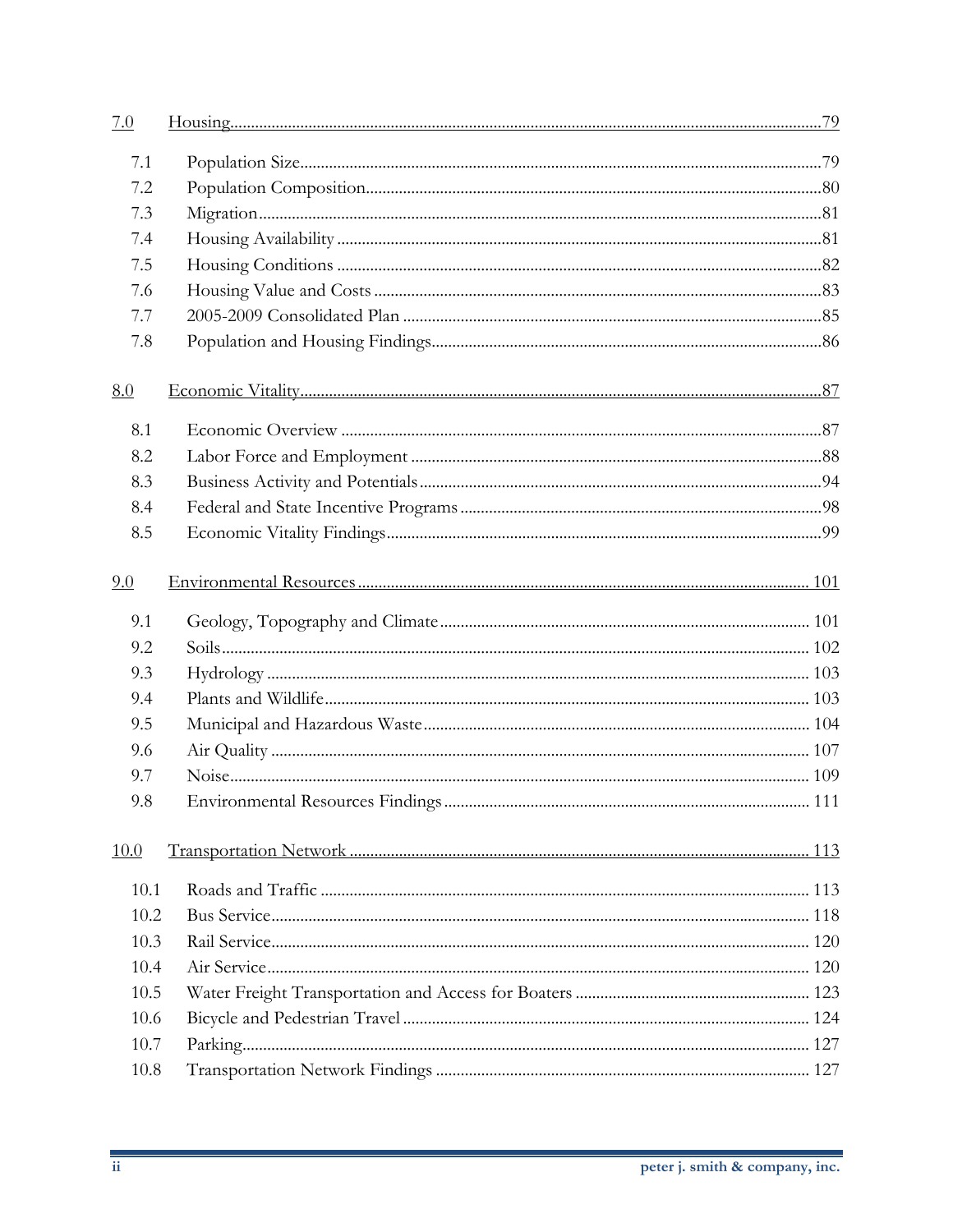| 11.0        |  |
|-------------|--|
| 11.1        |  |
| 11.2        |  |
| 11.3        |  |
| 11.4        |  |
| 11.5        |  |
| 11.6        |  |
| 11.7        |  |
| <u>12.0</u> |  |
| 12.1        |  |
| 12.2        |  |
| 12.3        |  |
| 12.4        |  |
| 12.5        |  |
| 12.6        |  |
| 12.7        |  |
| 13.0        |  |
| 13.1        |  |
| 13.2        |  |
| 13.3        |  |
| 13.4        |  |
| 13.5        |  |
| 13.6        |  |
| 14.0        |  |
| 14.1        |  |
| 14.2        |  |
| 14.3        |  |
| 15.0        |  |
| 15.1        |  |
| 15.2        |  |
| 15.3        |  |
| 15.4        |  |
| 15.5        |  |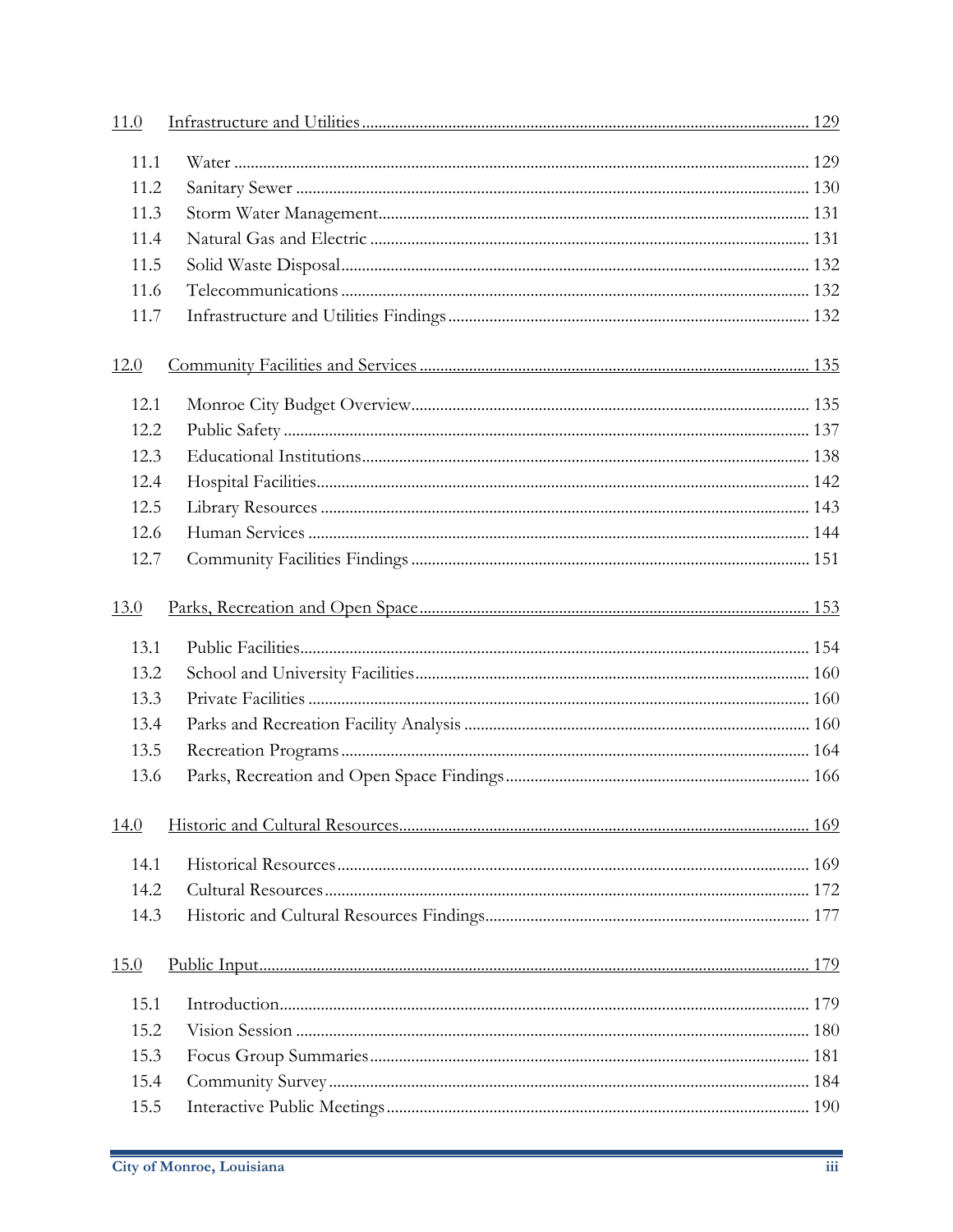## **TABLES**

| Table 8-7 Monroe Area Buildings with Suggested Short-Term Development Potential97         |  |
|-------------------------------------------------------------------------------------------|--|
|                                                                                           |  |
|                                                                                           |  |
|                                                                                           |  |
| Table 10-1 Deficiency Identification for Year 2010 and Committed Projects 116             |  |
|                                                                                           |  |
|                                                                                           |  |
|                                                                                           |  |
|                                                                                           |  |
|                                                                                           |  |
|                                                                                           |  |
|                                                                                           |  |
|                                                                                           |  |
|                                                                                           |  |
|                                                                                           |  |
|                                                                                           |  |
|                                                                                           |  |
| Table 14-2 Historic Districts Listed on the National Register of Historic Properties  171 |  |
|                                                                                           |  |
|                                                                                           |  |
|                                                                                           |  |
|                                                                                           |  |
|                                                                                           |  |
|                                                                                           |  |